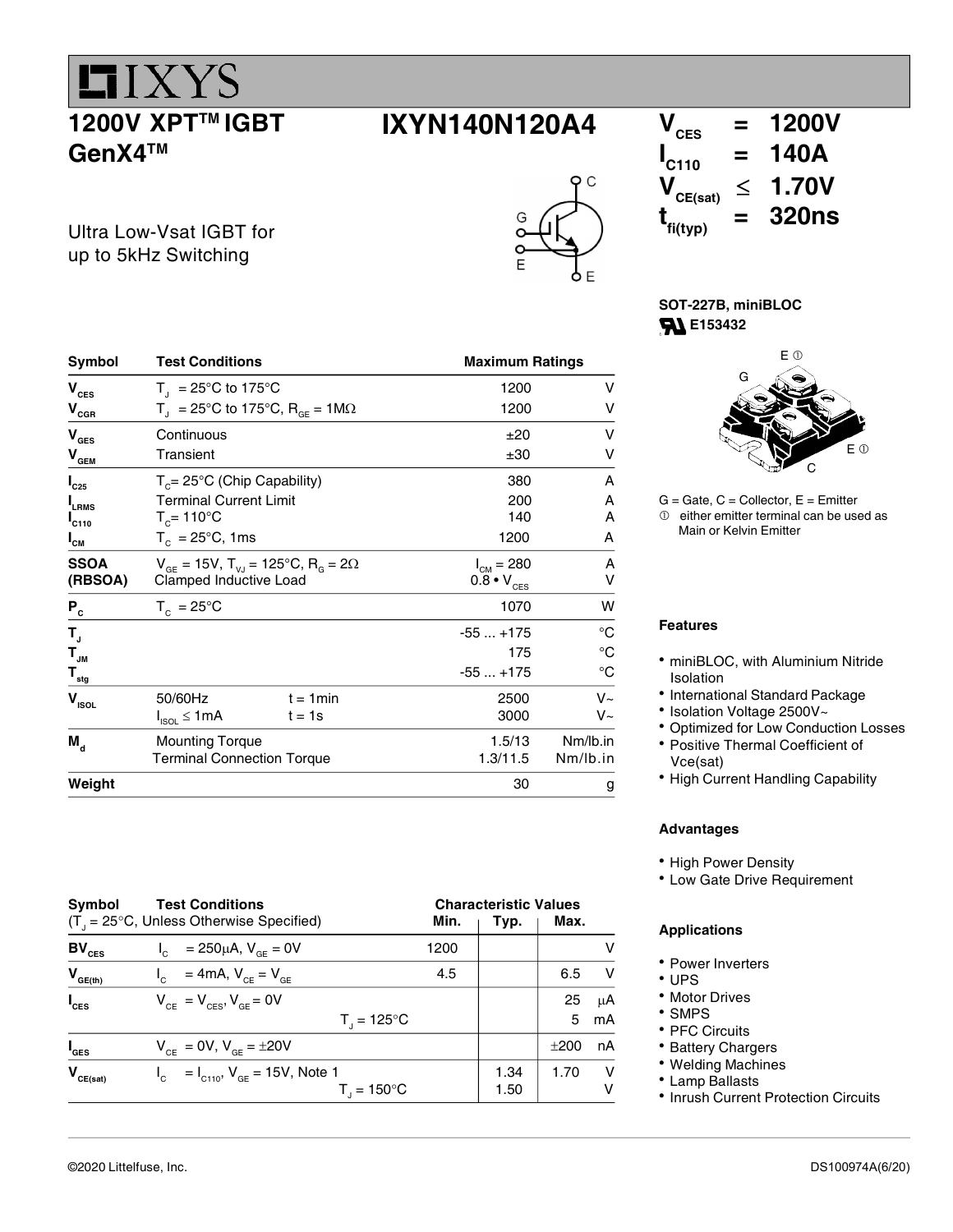

|                                         | <b>Symbol Test Conditions</b>                                     |      | <b>Characteristic Values</b> |               |
|-----------------------------------------|-------------------------------------------------------------------|------|------------------------------|---------------|
|                                         | $(T_{\text{J}} = 25^{\circ} \text{C}$ Unless Otherwise Specified) | Min. | Typ.                         | Max.          |
| $g_{\rm fs}$                            | $I_c = 60A$ , $V_{ce} = 10V$ , Note 1                             | 60   | 100                          | S             |
| $\mathbf{C}_{\text{ies}}$               |                                                                   |      | 8300                         | pF            |
| $\mathbf{C}_{\text{oes}}$               | $V_{CE} = 25V$ , $V_{GE} = 0V$ , $f = 1MHz$                       |      | 470                          | рF            |
| $\mathbf{C}_{\mathsf{res}}$             |                                                                   |      | 300                          | рF            |
| $\mathbf{Q}_{\text{g(on)}}$             |                                                                   |      | 420                          | nС            |
| $\mathbf{Q}_{_{\mathbf{ge}}}$           | $I_c = I_{C110}$ , $V_{GE} = 15V$ , $V_{CE} = 0.5 \cdot V_{CES}$  |      | 68                           | nС            |
| $\mathbf{Q}_{\underline{\mathrm{gc}}}$  |                                                                   |      | 210                          | nС            |
| $\mathbf{t}_{\mathsf{d}(\mathsf{on})}$  |                                                                   |      | 52                           | ns            |
| $t_{\rm n}$                             | Inductive load, $T_1 = 25^{\circ}C$                               |      | 47                           | ns            |
| $E_{\rm on}$                            | $I_c = 70A, V_{GE} = 15V$                                         |      | 4.9                          | mJ            |
| $\mathbf{t}_{\mathsf{d}(\mathsf{off})}$ | $V_{CE} = 0.5 \cdot V_{CES}$ , R <sub>G</sub> = 1.5 $\Omega$      |      | 590                          | ns            |
| $t_{\rm fl}$                            | Note 2                                                            |      | 320                          | ns            |
| $E_{_{\sf off}}$                        |                                                                   |      | 12.0                         | mJ            |
| $\mathbf{t}_{\mathsf{d}(\mathsf{on})}$  |                                                                   |      | 44                           | ns            |
| $t_{\rm n}$                             | Inductive load, $T_1 = 150^{\circ}$ C                             |      | 42                           | ns            |
| $E_{\rm on}$                            | $I_c = 70A, V_{SF} = 15V$                                         |      | 7.4                          | mJ            |
| $\mathbf{t}_{\mathsf{d}(\mathsf{off})}$ | $V_{CE} = 0.5 \cdot V_{CES}$ , R <sub>G</sub> = 1.5 $\Omega$      |      | 710                          | ns            |
| $t_{\rm fl}$                            | Note 2                                                            |      | 530                          | ns            |
| $\mathsf{E}_{\mathsf{off}}$             |                                                                   |      | 20.0                         | mJ            |
| $\mathbf{R}_{\text{thJC}}$              |                                                                   |      |                              | 0.14 °C/W     |
| $\mathbf{R}_{\text{thCS}}$              |                                                                   |      | 0.05                         | $\degree$ C/W |

Notes:

- 1. Pulse test,  $t \le 300 \mu s$ , duty cycle,  $d \le 2\%$ .
- 2. Switching times & energy losses may increase for higher  $\mathsf{V}_{\varepsilon \varepsilon}$ (clamp),  $\mathsf{T}_{\text{J}}$  or  $\mathsf{R}_{\text{g}}$ .

Littelfuse reserves the right to change limits, test conditions and dimensions.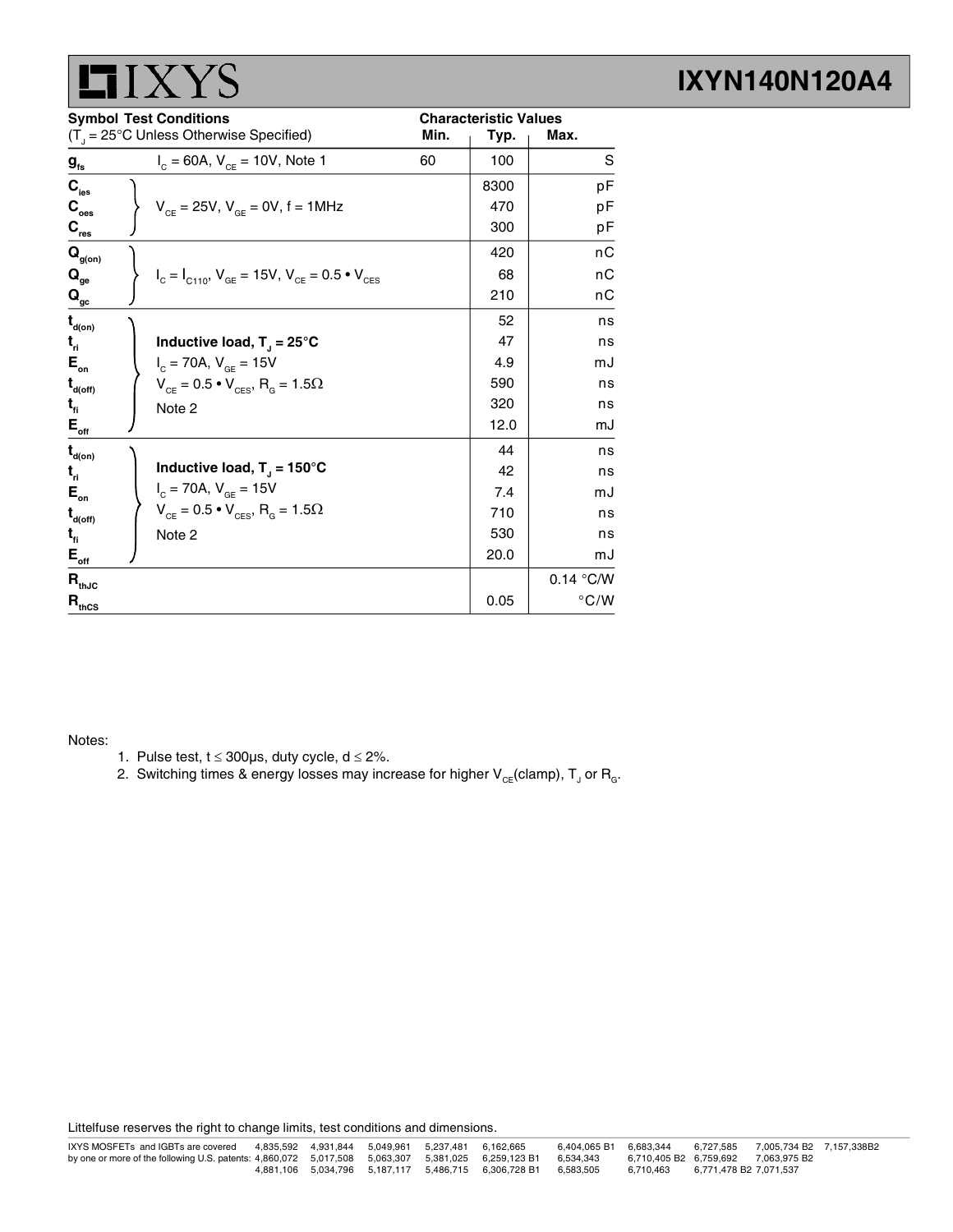



Fig. 3. Output Characteristics  $@T_J = 150°C$ 









Fig. 4. Dependence of  $V_{CE(sat)}$  on Junction Temperature





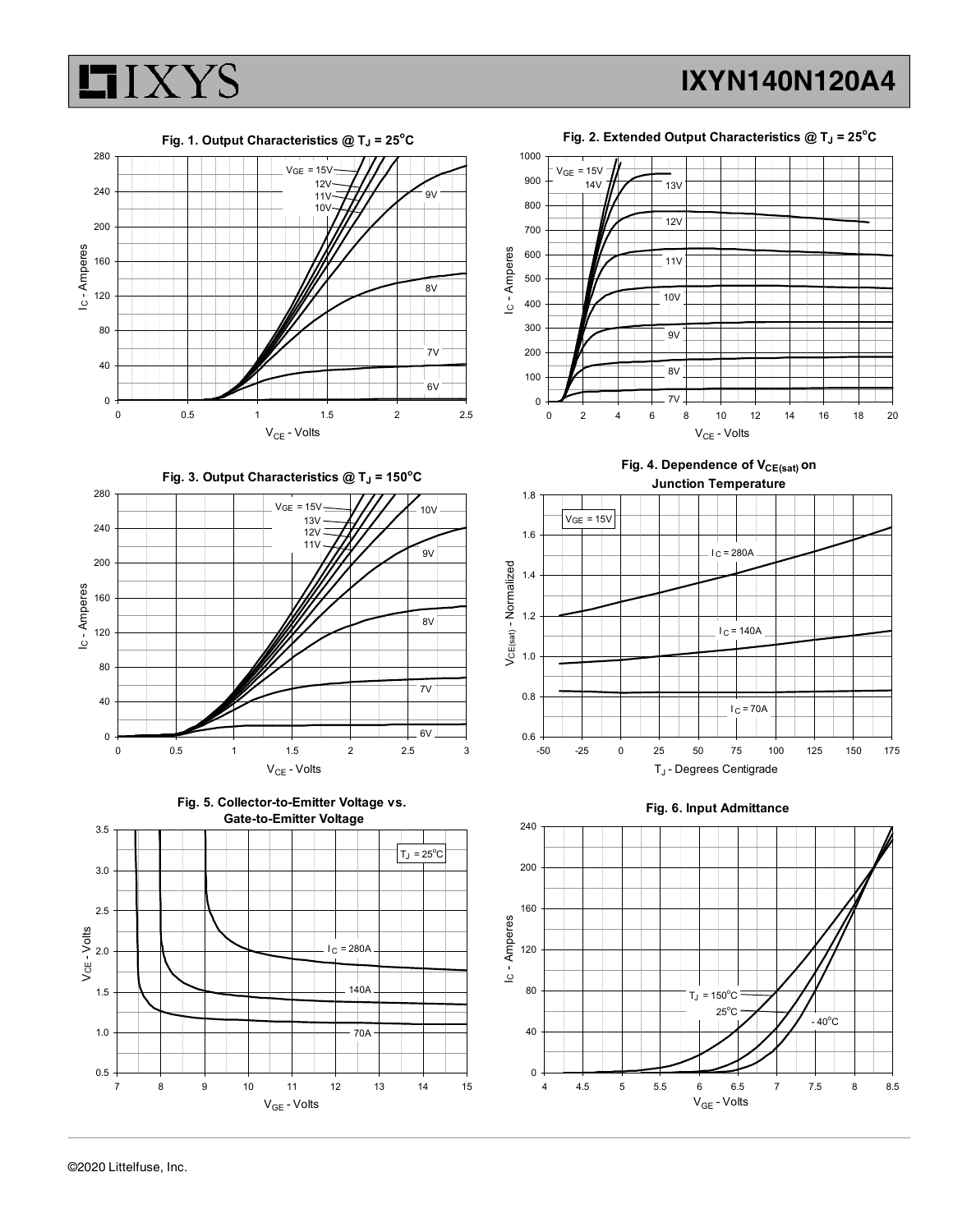





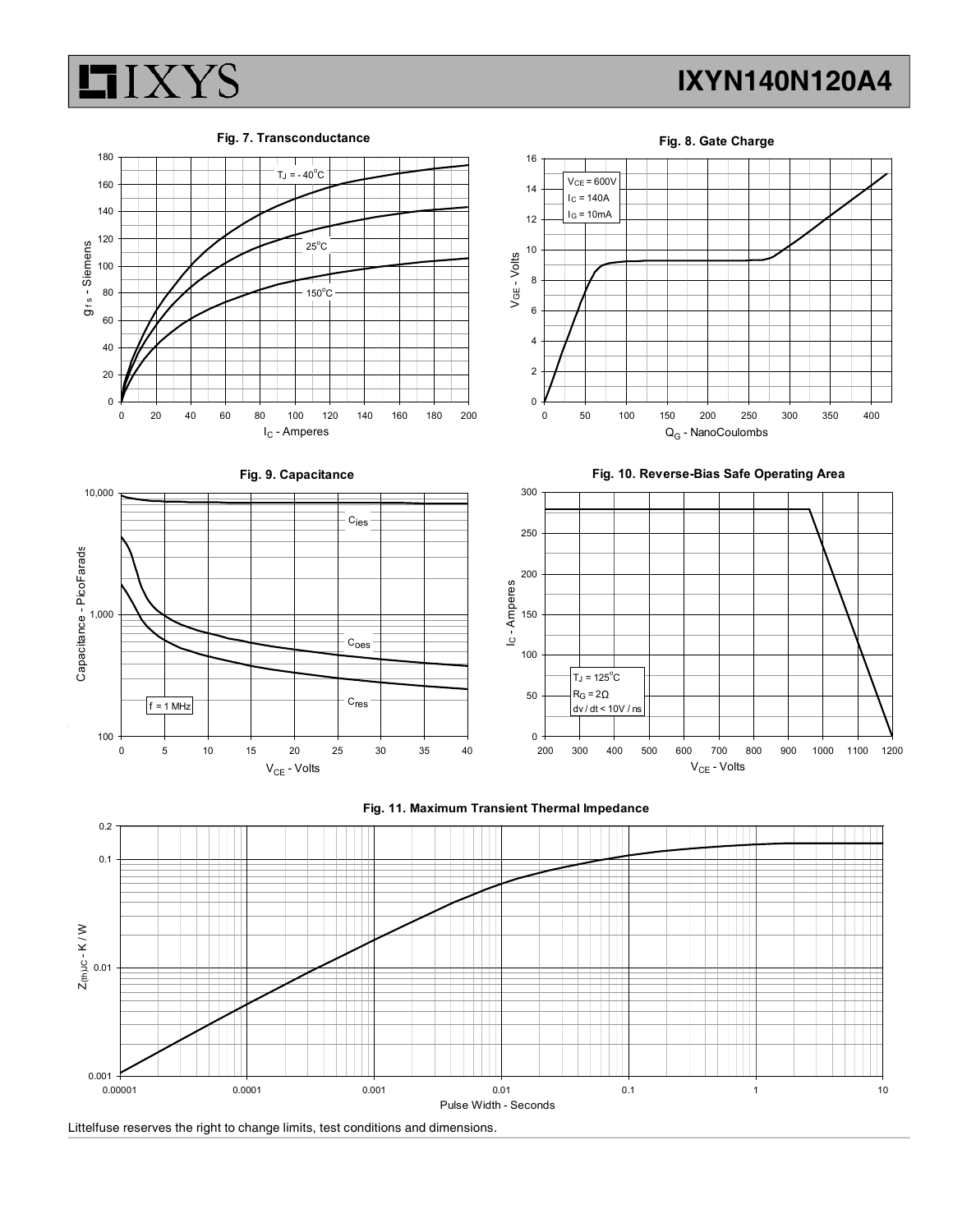



©2020 Littelfuse, Inc.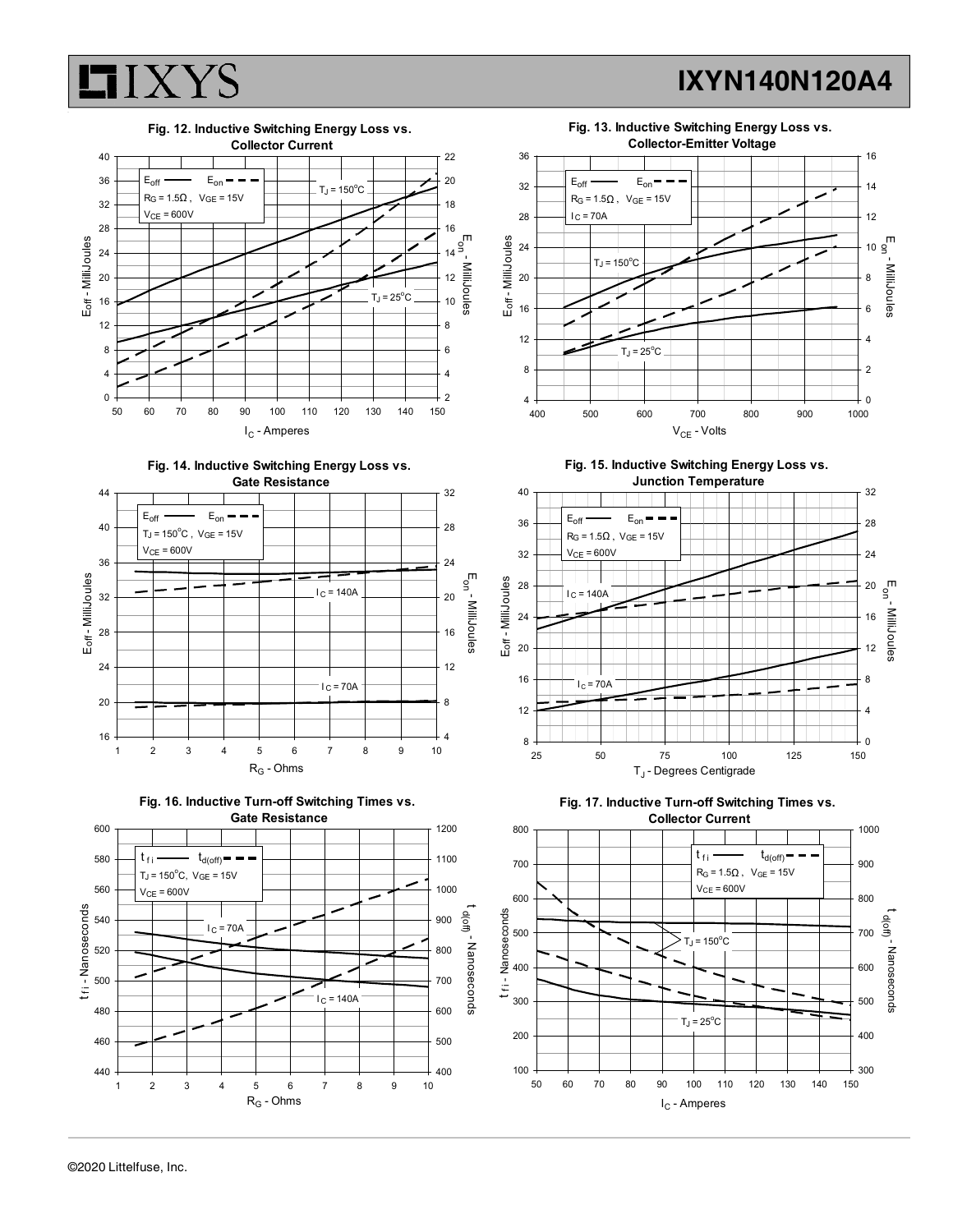





Fig. 19. Inductive Turn-on Switching Times vs.





Fig. 21. Inductive Turn-on Switching Times vs.

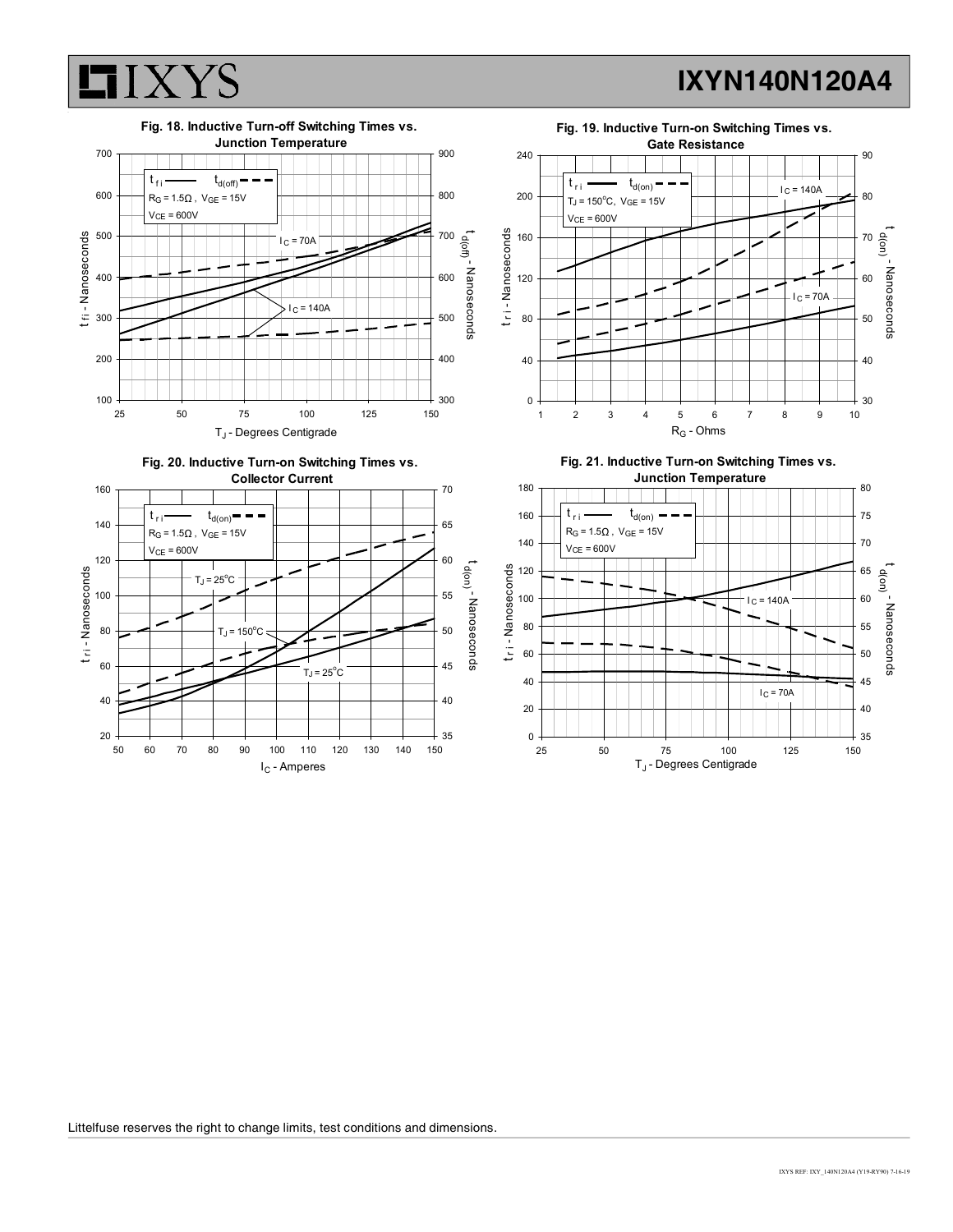#### SOT-227B miniBLOC (IXYN)

**LIXYS** 



| <b>SYM</b> | <b>INCHES</b> |            | <b>MILLIMETERS</b> |            |
|------------|---------------|------------|--------------------|------------|
|            | <b>MIN</b>    | <b>MAX</b> | <b>MIN</b>         | <b>MAX</b> |
| Α          | 1.224         | 1.260      | 31.10              | 32.00      |
| B          | .303          | .327       | 7.70               | 8.30       |
| C          | .161          | .173       | 4.10               | 4.40       |
| D          | .161          | .173       | 4.10               | 4.40       |
| F          | .161          | .173       | 4.10               | 4.40       |
| F          | .587          | .598       | 14.90              | 15.20      |
| G          | 1.181         | 1.201      | 30.00              | 30.50      |
| Н          | 1.488         | 1.508      | 37.80              | 38.30      |
| J          | .461          | .484       | 11.70              | 12.30      |
|            | .030          | .033       | 0.75               | 0.85       |
| M          | .492          | .512       | 12.50              | 13.00      |
| Ν          | .984          | 1.004      | 25.00              | 25.50      |
| 0          | .075          | .087       | 1.90               | 2.20       |
| S          | .181          | .193       | 4.60               | 4.90       |
| U          | .000          | .005       | 0.00               | 0.13       |

1. NUT MATERIAL:

THE STANDARD - Low carbon steel with Ni plating.<br>
STANDARD - Brass Nut is available.<br>
PART NUMBER-BN

2. ALL METAL SURFACE ARE PRE NI PLATED EXCEPT TRIM AREA.